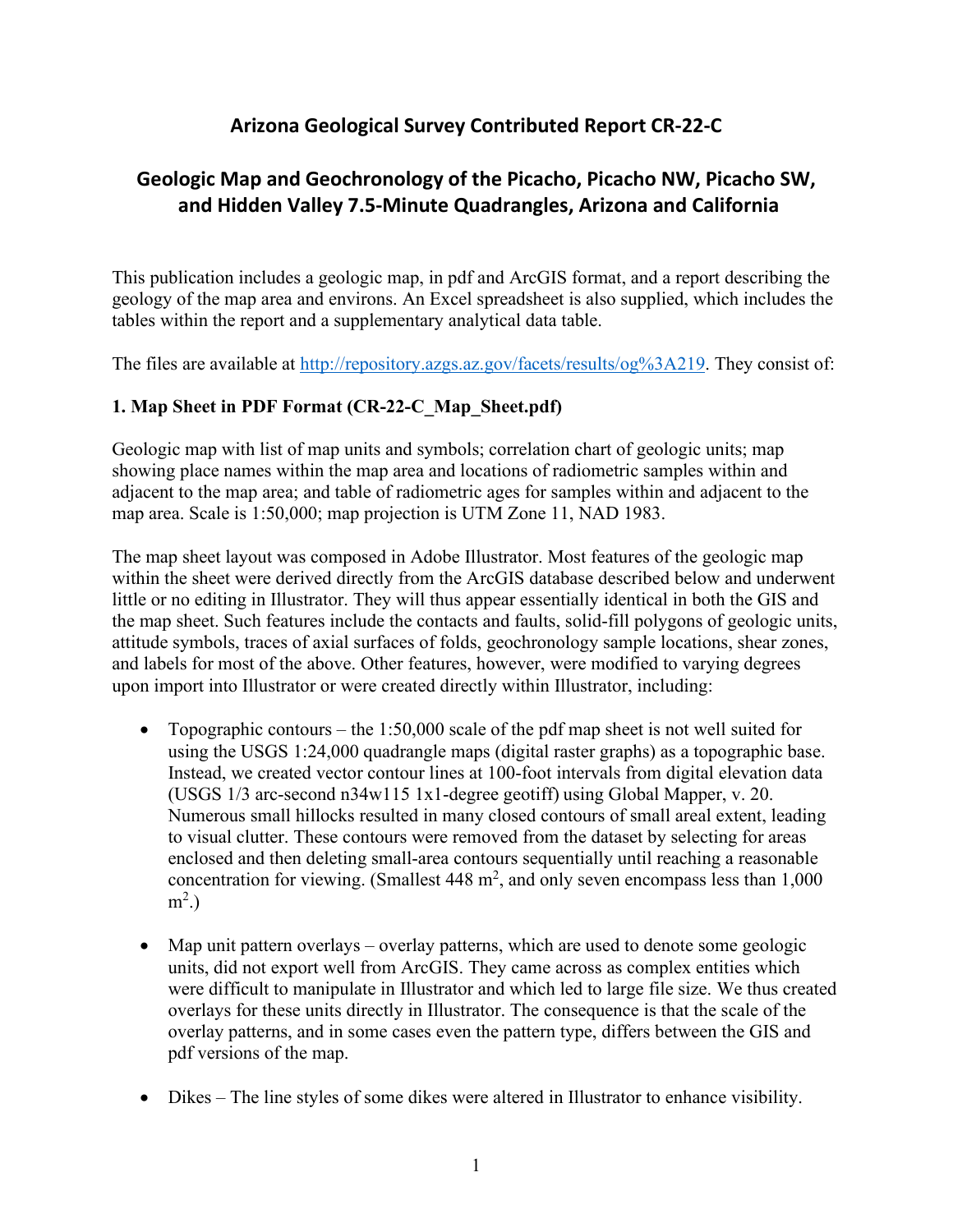• Traces of major side tributaries (washes) to the Colorado River – these features are included in the pdf map sheet but not in the GIS.

All items on the map sheet outside the geologic map neatline were added in Illustrator, including the scale bar, north arrow, explanation of map units and symbols, etc. These features are not contained in the GIS. The only exception are geochronology sample points that fall just outside the southern neatline, and which are part of the GIS.

#### **2. GIS Database (CR-22-C\_GIS.zip)**

The GIS includes:

- An mxd file for ArcMap 10.6 (AZGS\_CR22C\_Picacho\_geologic\_map.mxd). As noted above, the formatting is similar, but not identical, to that of the pdf map sheet. Map projection is UTM Zone 11, NAD 1983. The mxd file requires the included geodatabase (pcho.gdb).
- An ArcGIS Pro 2.8.2 project file (AZGS\_CR22C\_Picacho\_geologic\_map.aprx). Created by importing the above mxd file into ArcGIS Pro. References the same geodatabase (pcho.gdb) as the mxd file. The Pro version has not been extensively tested.
- The geodatabase (pcho.gdb) used by the mxd and aprx files.
- Style files for use with ArcMap (PicachoGeo.style) or ArcGIS Pro (PicachoGeo.stylx). Needed only by those who edit the map or wish to import layers from the geodatabase into a different GIS.
- FGDC TrueType (.ttf) font files in the folder *FGDC fonts*. You must have these installed for various symbols in the GIS to display correctly. For more information about FGDC cartography standards, see [National Geologic Map Database \(usgs.gov\).](https://ngmdb.usgs.gov/Info/standards/)
- A toolbox file (AZGS\_CR22C\_Picacho\_geologic\_map.tbx) generated automatically by ArcGIS Pro upon creation of the project file. Many users will not need to explicitly reference this file, but it should be kept in the same folder as the aprx file and geodatabase.

The geologic map units in the GIS version of the map are represented by two separate layers. One includes all the map unit polygons and is symbolized using solid-color fills. The other layer includes polygons for only those units that are represented by an overlay pattern in addition to a solid fill. As alluded to in the section on the pdf map sheet, this separation was made partly to assist in exporting the map to Illustrator. However, representing the geologic units by two layers can also be useful within the GIS. At least on some computer systems, the overlay patterns greatly increase the time to refresh the screen during zooming and panning. This problem can be avoided by turning off the overlays when they are not essential to the task at hand. (Only 15% of polygons have an overlay, and almost 60% of all polygons are labeled with the unit symbol, so